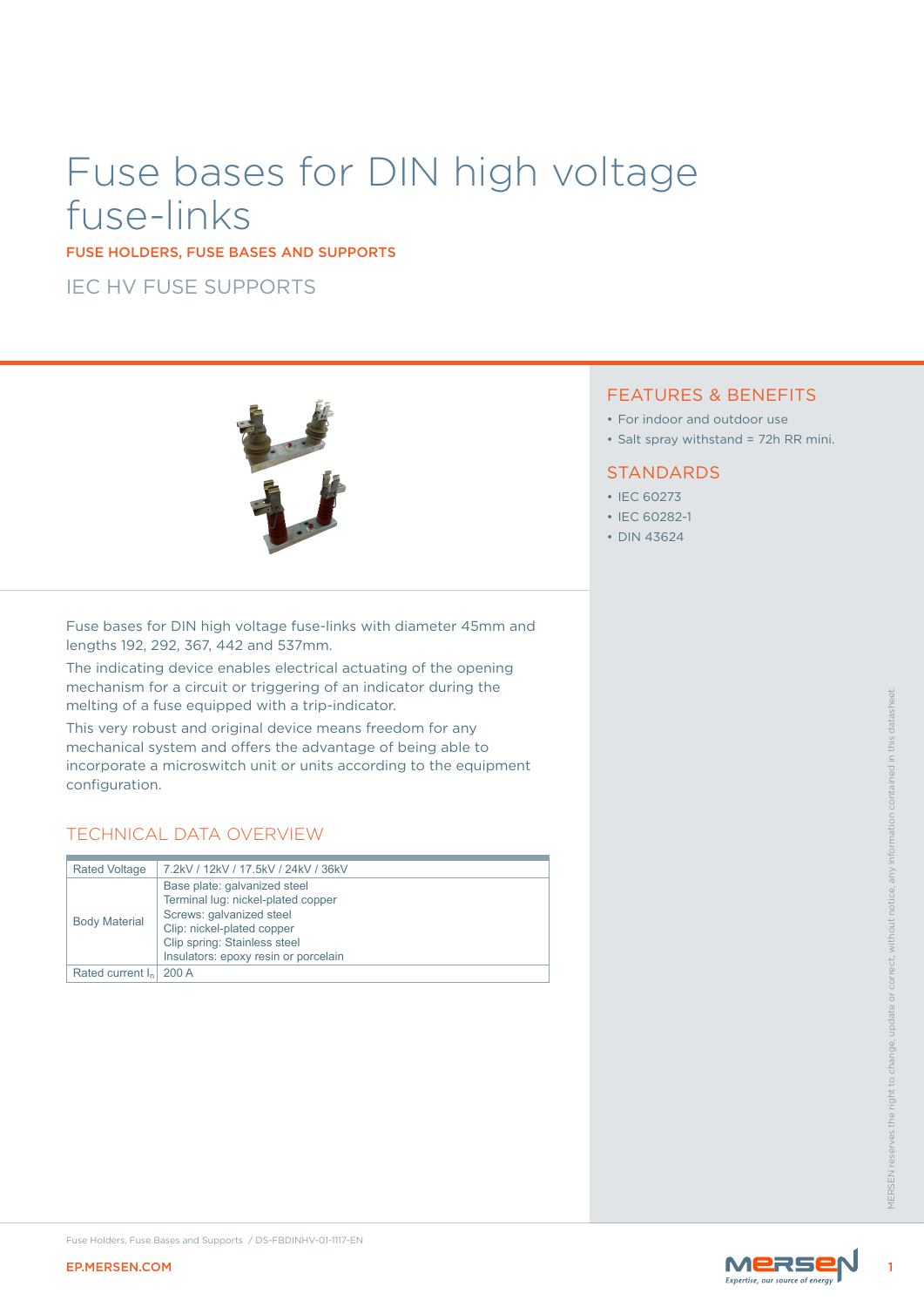# PRODUCT RANGE

**Fuse Holder**



SI72V45.192



SE120V45.292

| Catalog<br>number | <b>Item</b><br>number | <b>Rated voltage AC</b><br>(IEC) | <b>Dielectric withstand between</b><br>live parts and earth (50 Hz)<br>$-1$ min $)$ | <b>Dielectric withstand</b><br>between live parts and earth<br>$(1,2/50 \mu s)$ | Package | Weight            |
|-------------------|-----------------------|----------------------------------|-------------------------------------------------------------------------------------|---------------------------------------------------------------------------------|---------|-------------------|
| indoor            |                       |                                  |                                                                                     |                                                                                 |         |                   |
| SI72V45.192       | X1062022              | 7.2 kV                           | <b>20 kV</b>                                                                        | 60 kV                                                                           | 1       | 3.4 kg            |
| SI120V45.292      | Y1062023              | 12 kV                            | 28 kV                                                                               | 75 kV                                                                           | 1       | 3.7 kg            |
| SI175V45.292      | Z1062024              | 17.5 kV                          | 38 kV                                                                               | 95 kV                                                                           | 1       | 4.5 kg            |
| SI175V45.367      | A1062025              | 17.5 kV                          | 38 kV                                                                               | 95 kV                                                                           | 1       | 4.7 kg            |
| SI240V45.442      | B1062026              | 24 kV                            | 50 kV                                                                               | 125 kV                                                                          | 1       | $5$ kg            |
| SI360V45.537      | C1062027              | 36 kV                            | 70 kV                                                                               | 170 kV                                                                          | 1       | $10.5$ kg         |
| outdoor           |                       |                                  |                                                                                     |                                                                                 |         |                   |
| SE72V45.192       | D <sub>1062028</sub>  | 7.2 kV                           | 20 kV                                                                               | 60 kV                                                                           | 1       | 5.7 kg            |
| SE120V45.292      | E1062029              | 12 kV                            | 28 kV                                                                               | 75 kV                                                                           | 1       | $6.5$ kg          |
| SE175V45.292      | H1062032              | 17.5 kV                          | 38 kV                                                                               | 95 kV                                                                           | 1       | 6.9 <sub>kg</sub> |
| SE240V45.442      | J1062033              | 24 kV                            | 50 kV                                                                               | 125 kV                                                                          | 1       | 7.5 kg            |
| SE360V45.537      | K1062034              | 36 kV                            | 70 kV                                                                               | 170 kV                                                                          | 1       | 12 <sub>kg</sub>  |



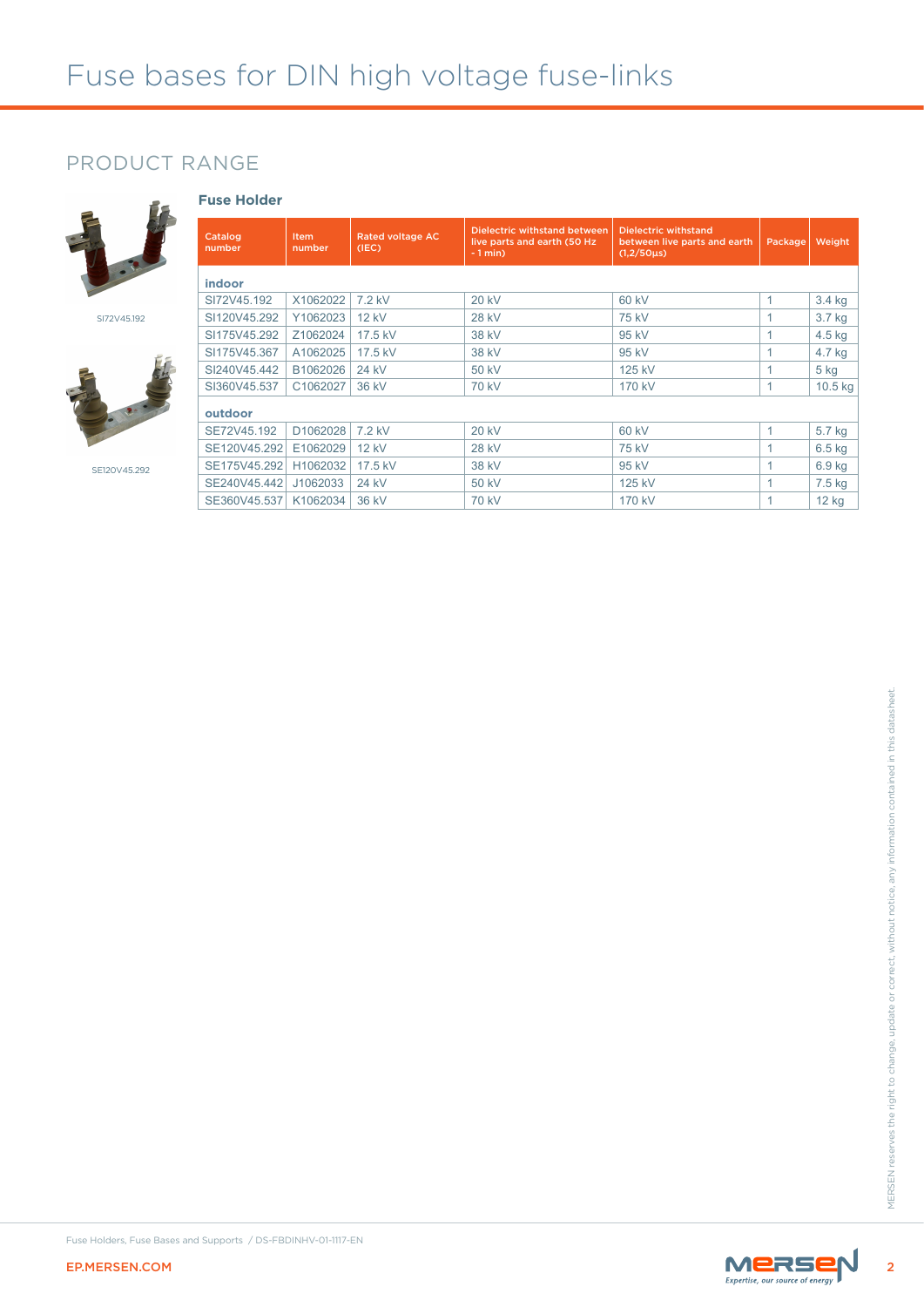# DIMENSIONS

## **SI DIN fuse-holder for indoor use**



|          | Article Number Rated voltage A |     | B   |     | D   | Е   | F     | G               | н   |                      |
|----------|--------------------------------|-----|-----|-----|-----|-----|-------|-----------------|-----|----------------------|
| D1062028 | 7.2                            | 324 | 192 | 55  | 352 | 194 | 17x22 | 26              | 80  | 1                    |
| E1062029 | 12                             | 424 | 292 | 180 | 452 | 194 | 17x22 | 25              | 80  | 1                    |
| H1062032 | 17.5                           | 424 | 292 | 180 | 452 | 274 | 17x22 | 25              | 80  | $\mathbf{1}$         |
| J1062033 | 24                             | 575 | 442 | 300 | 602 | 274 | 17x22 | 25              | 80  | 1                    |
| K1062034 | 36                             | 700 | 537 | 380 | 697 | 437 | 17x22 | 30 <sup>1</sup> | 100 | $\blacktriangleleft$ |

Dimensions in mm